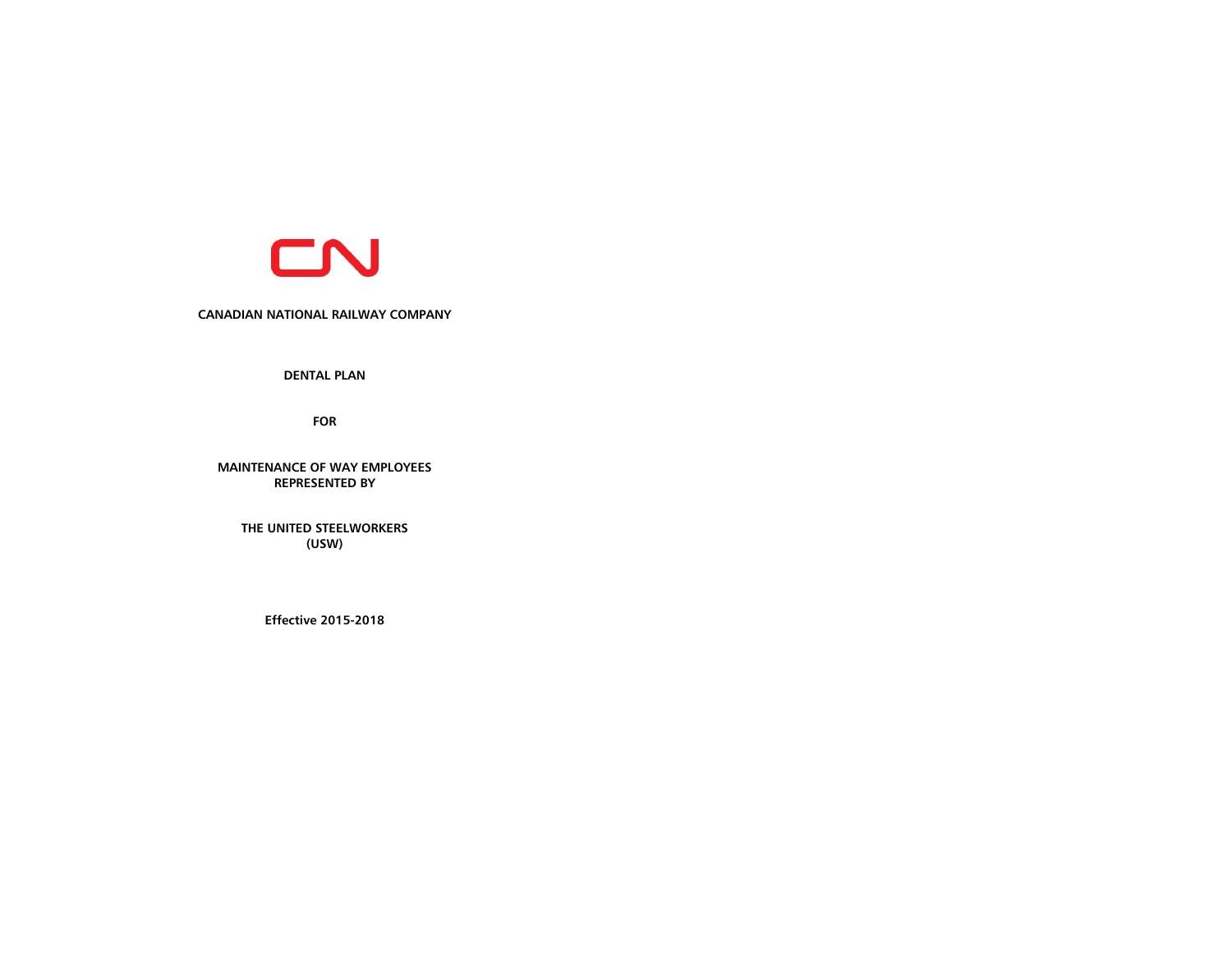### **FOREWORD**

This booklet explains the **Dental Plan for railway employees represented by the United Steelworkers (USW) in Canada and their dependents,** put in place as the result of negotiations between CN and your labour union. You are encouraged to make full use of the Plan in a program of regular dental care for you and your family.

The cost of the Dental Plan is currently paid by the Company and provides a wide range of basic and major restorative services. It is administered by Sun Life of Canada.

What follows is a summary of the main features of the Plan. While every effort has been made to ensure that this booklet is accurate, the Plan Contract **No. 25725** is the governing document. The program is also intended to comply with all federal and provincial laws. In the event of any conflict, the terms of the applicable laws will govern.

Please read this booklet carefully and keep it as a reference. If any further information is required, contact the Payroll Benefits Administration group at 1-800-363-6060 and select the appropriate options to reach Benefits and Pension Administration.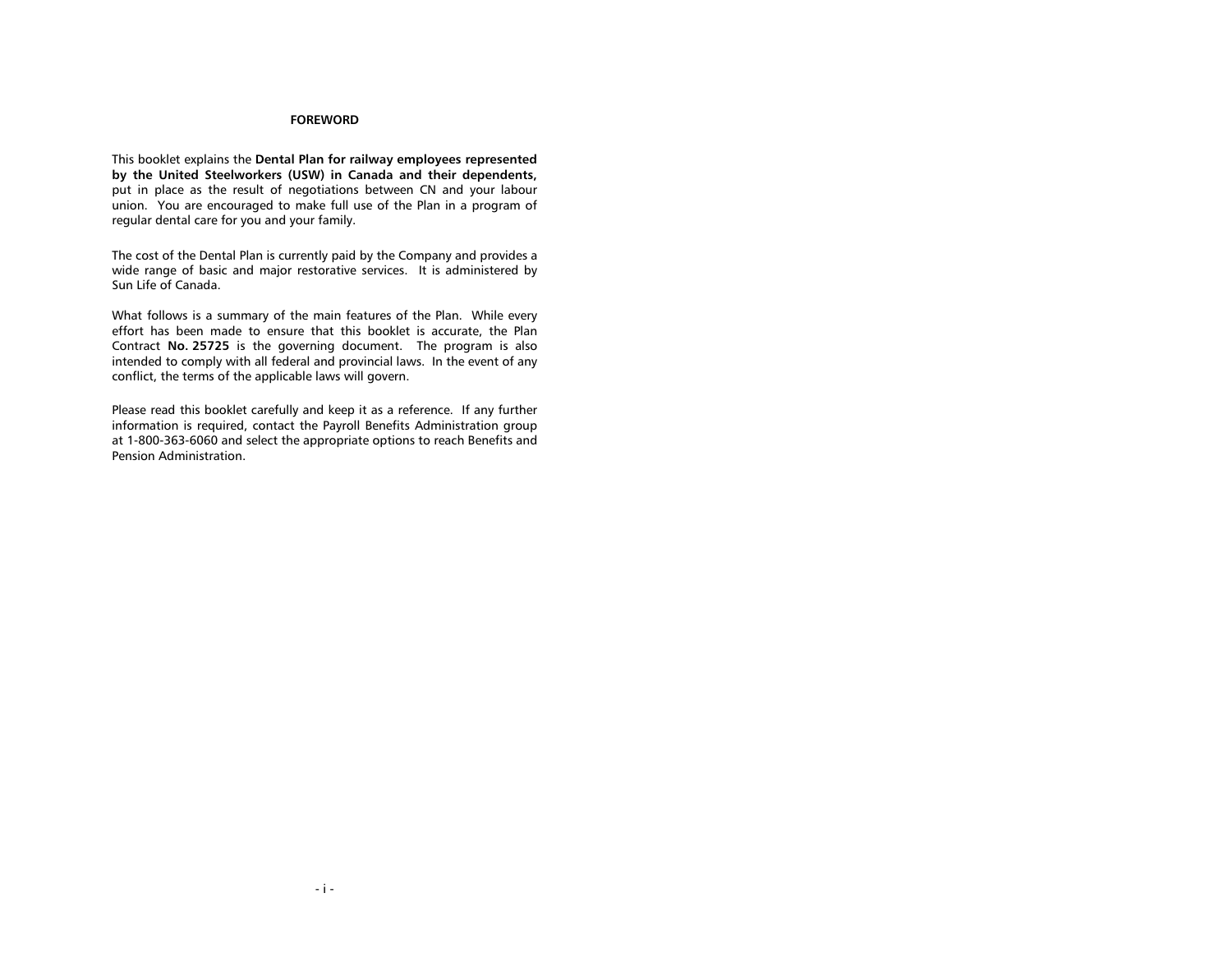# **TABLE OF CONTENTS**

Page

| TREATMENT PLAN FOR EXPENSES IN EXCESS OF \$4005 |  |
|-------------------------------------------------|--|
|                                                 |  |
|                                                 |  |
|                                                 |  |
|                                                 |  |
|                                                 |  |
|                                                 |  |
|                                                 |  |
|                                                 |  |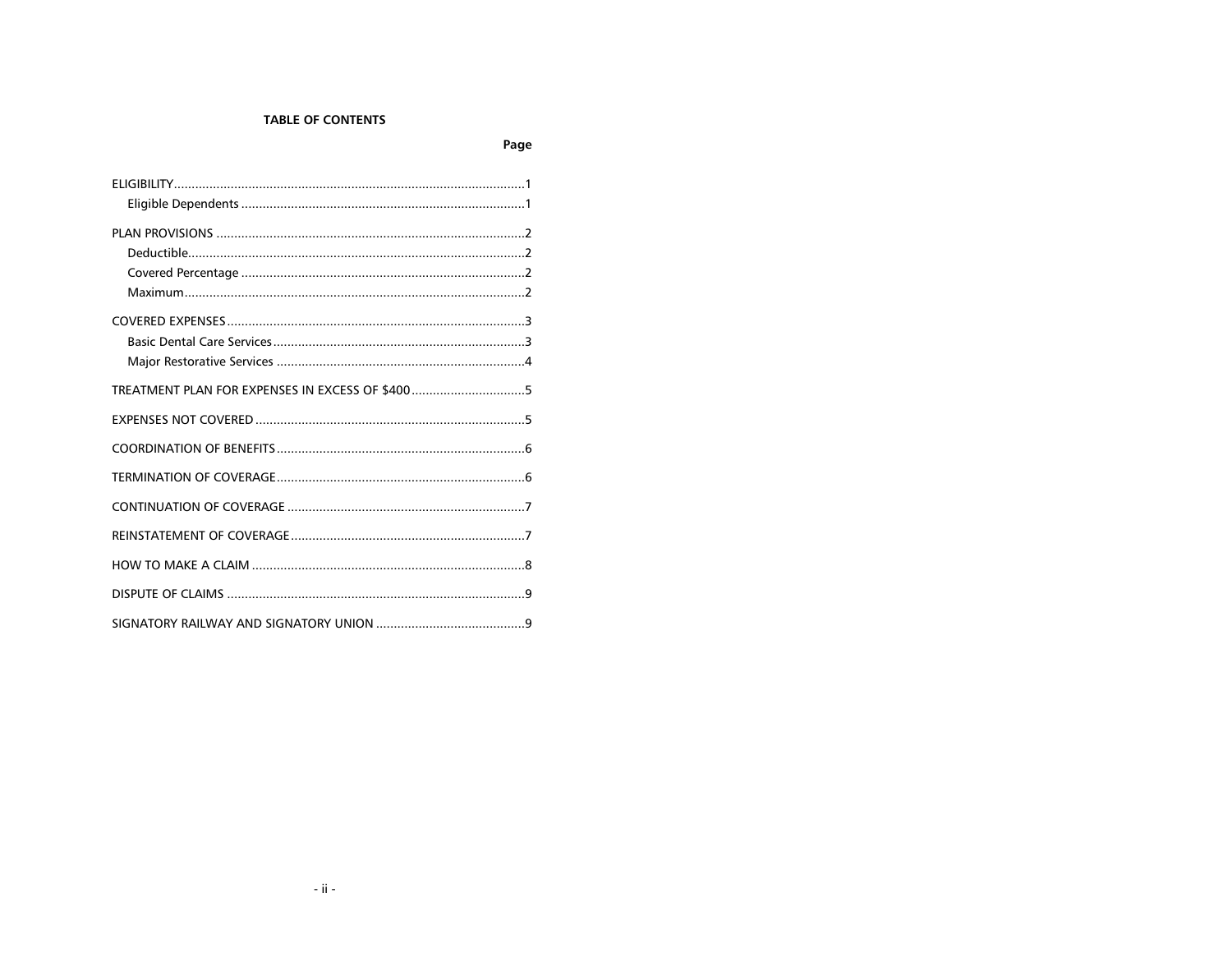### **ELIGIBILITY**

<span id="page-3-0"></span>You and your eligible dependents are covered on the first day of employment.

Once you have established your eligibility under the Plan, you remain covered during each month in which you have compensated service until coverage terminates as explained in the "Termination of Coverage" section of this booklet.

Once you are eligible, enrolment in the Plan is automatic.

#### <span id="page-3-1"></span>**Eligible Dependents**

The following members of your family are considered eligible dependents:

- your spouse (if you and your spouse are separated, your spouse must be financially supported by you in order to be considered eligible);
- your unmarried children (including your spouse's children from a previous marriage) and dependent on you for financial support, and who are:
	- under age 21 and living with you or your eligible spouse (or shared custody);
	- under age 25 (under age 26 if a resident of Quebec), if registered as a full-time college or university student in an educational institution recognized under the Income Tax Act (Canada). A child who work less than 15 hours a week is also considered entirely dependent on the employee for financial support;
	- handicapped before age 21, continue to qualify as long as they:
		- $\triangleright$  are incapable of self-support because of a physical or mental disability
		- $\triangleright$  depend on you for financial support and maintenance, and
		- $\triangleright$  remain unmarried.

**NOTE 1:** "Spouse" means:

- (i) the person who is legally married to the employee and who is residing with or supported by the employee, or
- (ii) if there is no legally married spouse that is eligible, the person with whom the employee has been cohabiting for at least one year (sooner if a child is born of their union) and both are free to marry; or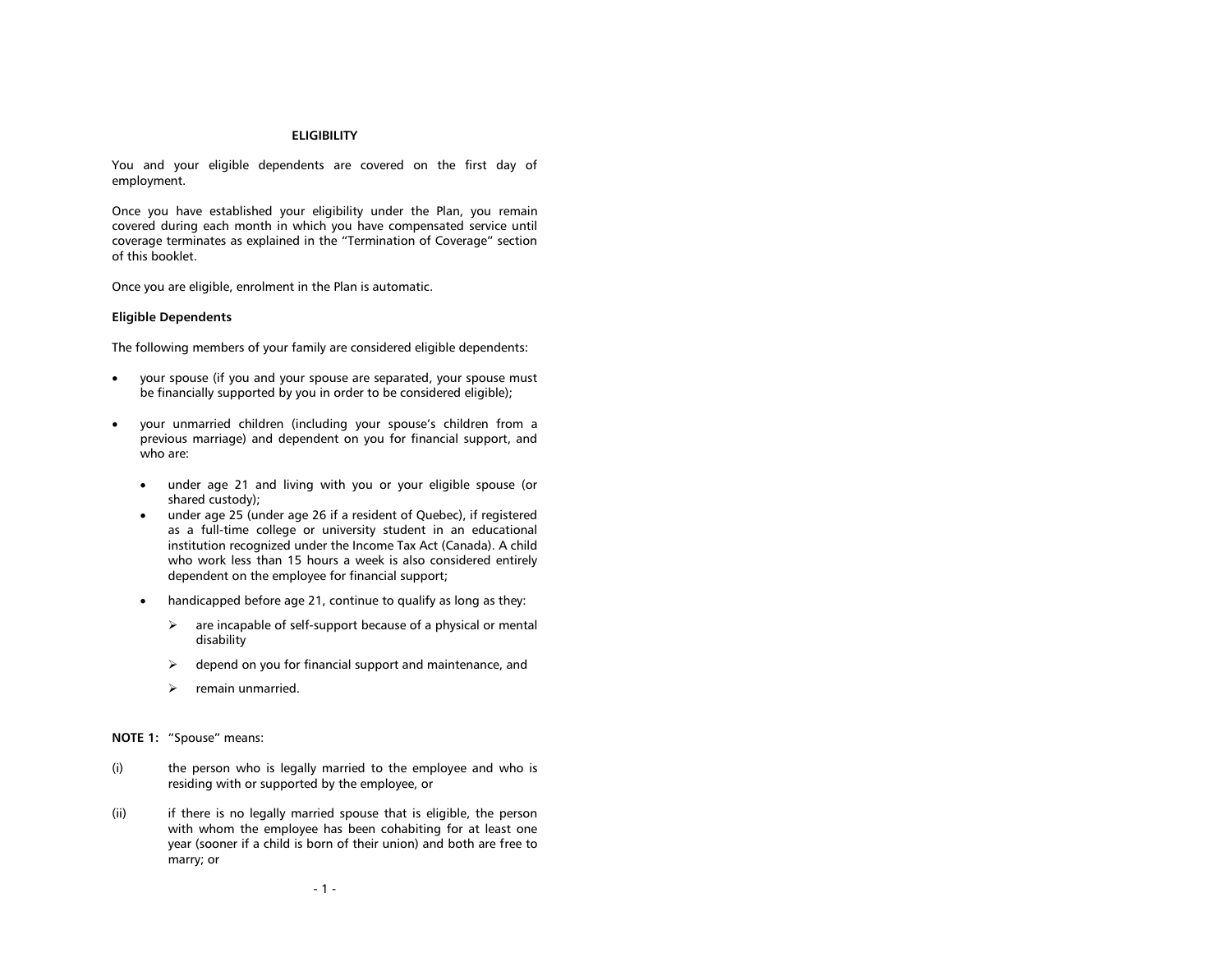- (iii) the person with whom the employee has been cohabiting for at least three years (sooner if a child is born of their union) if one or the other is, by law, prohibited from marrying by reason of a previous marriage.
- **NOTE 2:** The spouse of a CN employee who is covered under this plan as an employee can be designated as a dependent of the employee for Extended Health Care coverage if such spouse loses his or her own coverage.

#### **PLAN PROVISIONS**

<span id="page-4-0"></span>The Plan provides you and your eligible dependents with financial assistance for charges for necessary dental care expenses not covered by your provincial government health plans. It provides reimbursement for charges of dentists, physicians or other qualified personnel under the direct supervision of the dental or medical profession, for example, dental assistants and dental hygienists. Also covered are charges for services provided by specialists, dental mechanics, denturologists, denturists, and denture therapists, who are permitted by law to deal directly with the public. If no fee guide is issued, the customary fees used by the insurer will be applied.

#### <span id="page-4-1"></span>**Deductible**

After an annual deductible of \$35 per family has been paid, the Plan reimburses eligible dental expenses.

The deductible is the amount of eligible expenses you pay each year before the Plan begins to reimburse you.

#### <span id="page-4-2"></span>**Covered Percentage**

The Plan reimburses 100% of eligible expenses for basic dental services and 50% of the expenses you incur for major restorative and prosthodontic services.

#### <span id="page-4-3"></span>**Maximum**

The yearly maximum that can be reimbursed is \$1,825 per person for basic dental care services, endodontic and periodontal treatments and major restorative services, combined. If your coverage becomes effective July 1 or later, the combined maximum per person is \$912.50 for the remaining months of that year.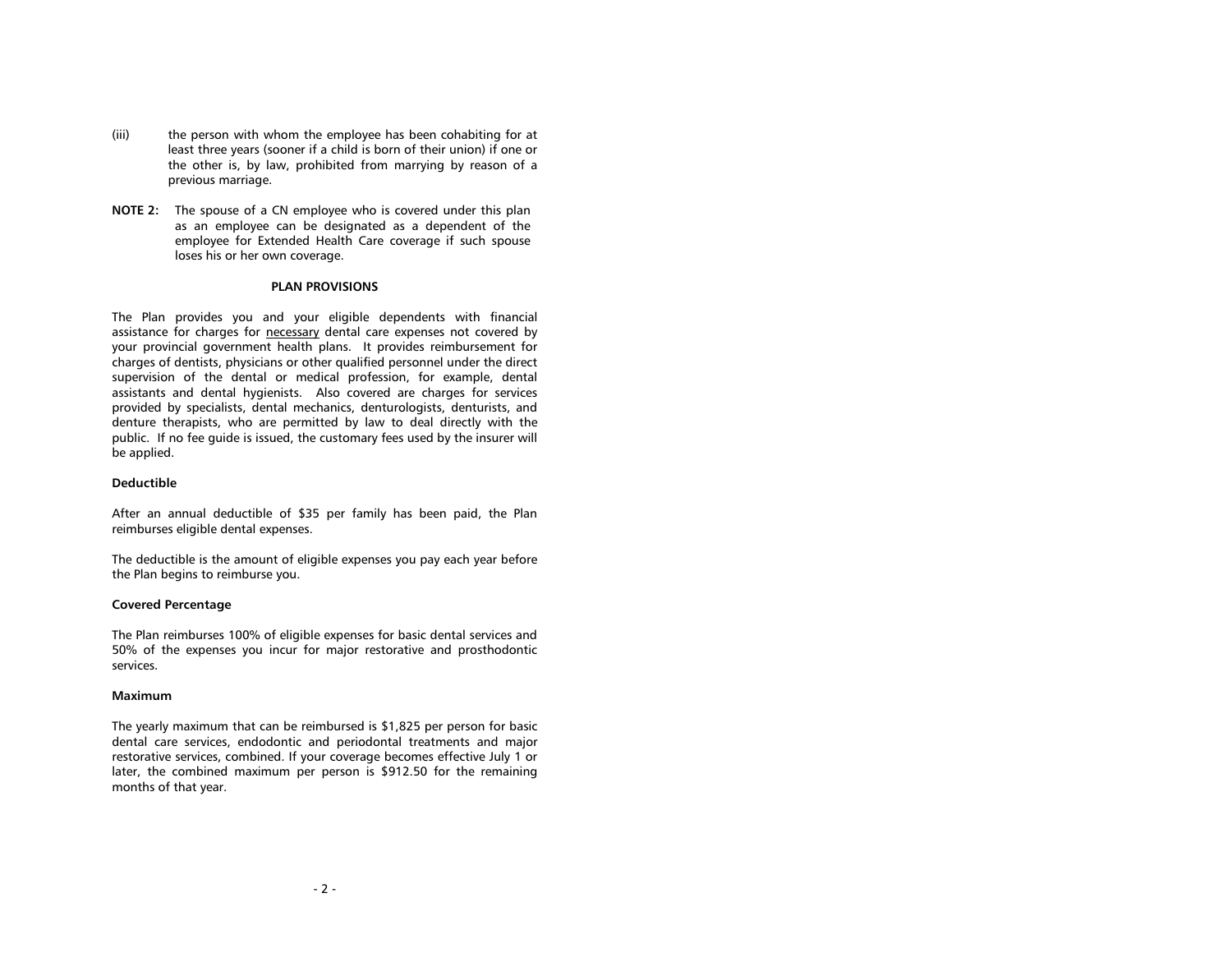The provincial fee guide will be used to determine the amount that is reimbursed to you.

| Effective February 1, 2015: | the 2015 applicable provincial fee quides will<br>be used |
|-----------------------------|-----------------------------------------------------------|
| Effective January 1, 2016:  | the 2016 applicable provincial fee quides will<br>be used |
| Effective January 1, 2017:  | the 2017 applicable provincial fee quides will<br>be used |
| Effective January 1, 2018:  | the 2018 applicable provincial fee quides will<br>be used |

If no fee guide is issued, the customary fees used by the insurer will be applicable.

Sun Life produces an annual Dental Reimbursement Guide for Alberta with the Canadian Life and Health Insurance Association of Canada (CLHIA) and other Canadian insurers. This guide reflects the fees accepted by most dental offices across Alberta. For employees residing in Alberta, if the Dental Association does not publish a Fee guide, the average costs taken from the B.C. and Saskatchewan Dental Association Fee Guides will be used as a guide

If you or your eligible dependents receive treatment outside Canada, reimbursement will be determined based on the fee guide under this plan.

### **COVERED EXPENSES**

<span id="page-5-0"></span>Covered expenses are subject to the yearly deductible and the maximums. If more than one professionally adequate procedure is possible, the least expensive one will be considered the covered expense.

#### <span id="page-5-1"></span>**Basic Dental Care Services**

(Reimbursed at 100%)

- Effective February 1, 2015, oral examinations, cleaning and scaling of teeth, fluoride treatments and bite-wing x-rays: ONCE EVERY NINE MONTHS;
- Full-mouth series of X-rays: ONCE EVERY 24 MONTHS;
- Extractions and alveolectomy (bone work) at time of tooth extraction;
- Dental surgery;
- General anaesthesia and diagnostic x-ray and laboratory procedures required for dental surgery;
- Amalgam, silicate, acrylic and composite fillings;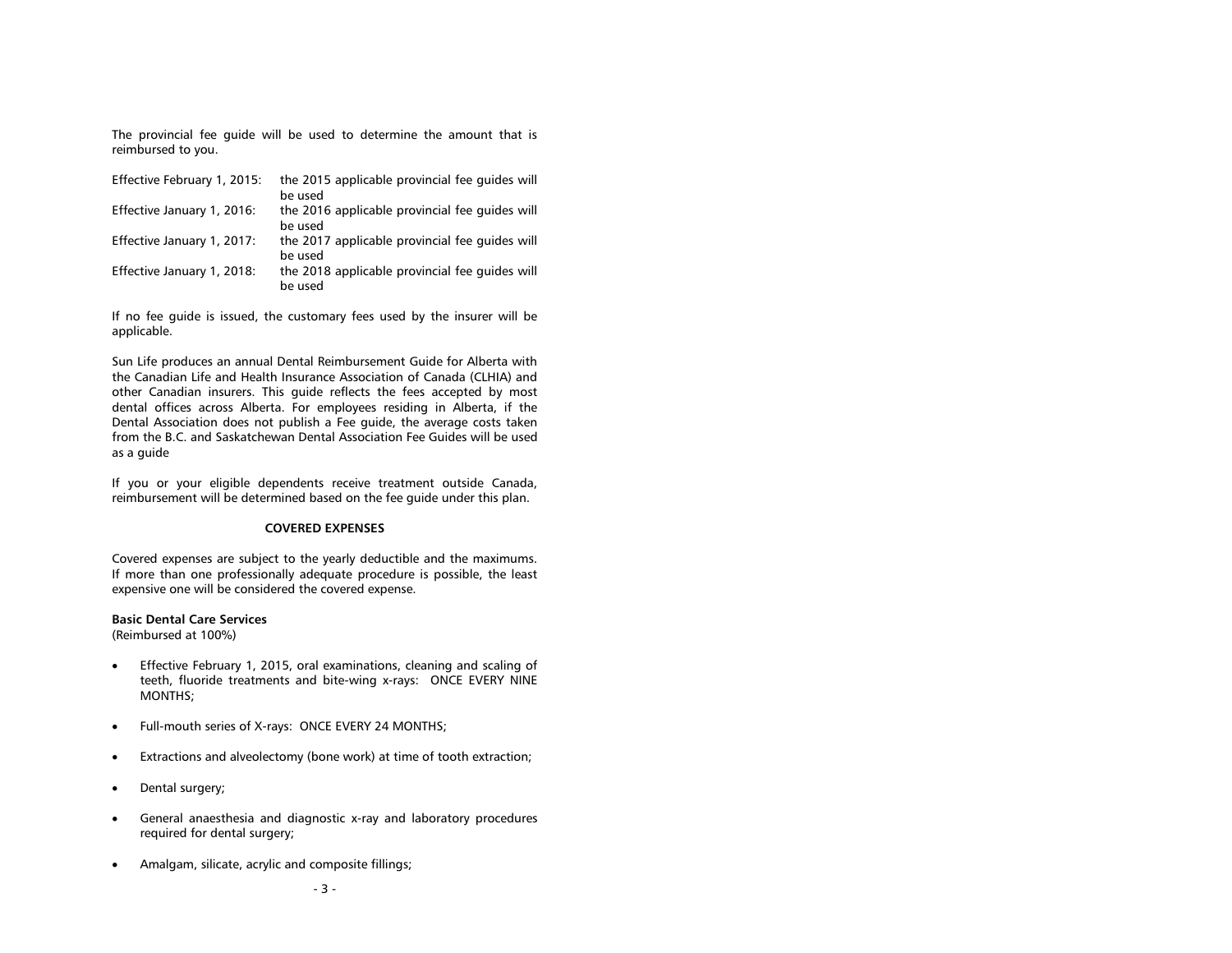- Necessary treatment for relief of dental pain;
- Cost of medication when provided by injection in your dentist's office;
- Space maintainers for missing primary teeth and habit-breaking appliances;
- Consultations required by the attending dentist;
- Surgical removal of tumors, cysts, neoplasms;
- Incision and drainage of abscess;
- Pit and fissure sealants.

## **Endodontic and Periodontal treatments**

**(**Reimbursed at 80%)

- Periodontal treatment (gum and tissue treatment)
- Endodontic, including root canal therapy;

### <span id="page-6-0"></span>**Major Restorative Services**

(Reimbursed at 50%)

- 1. Crowns and repairs of crowns;
- 2. Inlays and onlays;
- 3. Provision for an initial prosthodontic appliance (fixed bridge restoration, removable partial or complete dentures);
- 4. Replacement of an existing fixed bridge or removable partial or complete denture in the following circumstances:
	- (a) it is over five years old and cannot be repaired;
	- (b) it replaces a temporary appliance installed while you were covered by the Plan. In this case, the replacement is considered permanent;
	- (c) it is required because of the installation of an initial opposing denture while you were covered by the Plan;
	- (d) it is required as the result of an accidental dental injury that occurs while you are covered by the Plan;
	- (e) if necessitated by the extraction of additional teeth, while you are covered by the Plan. If the existing appliance can be made serviceable, only the expense for the portion required to replace the teeth extracted is covered.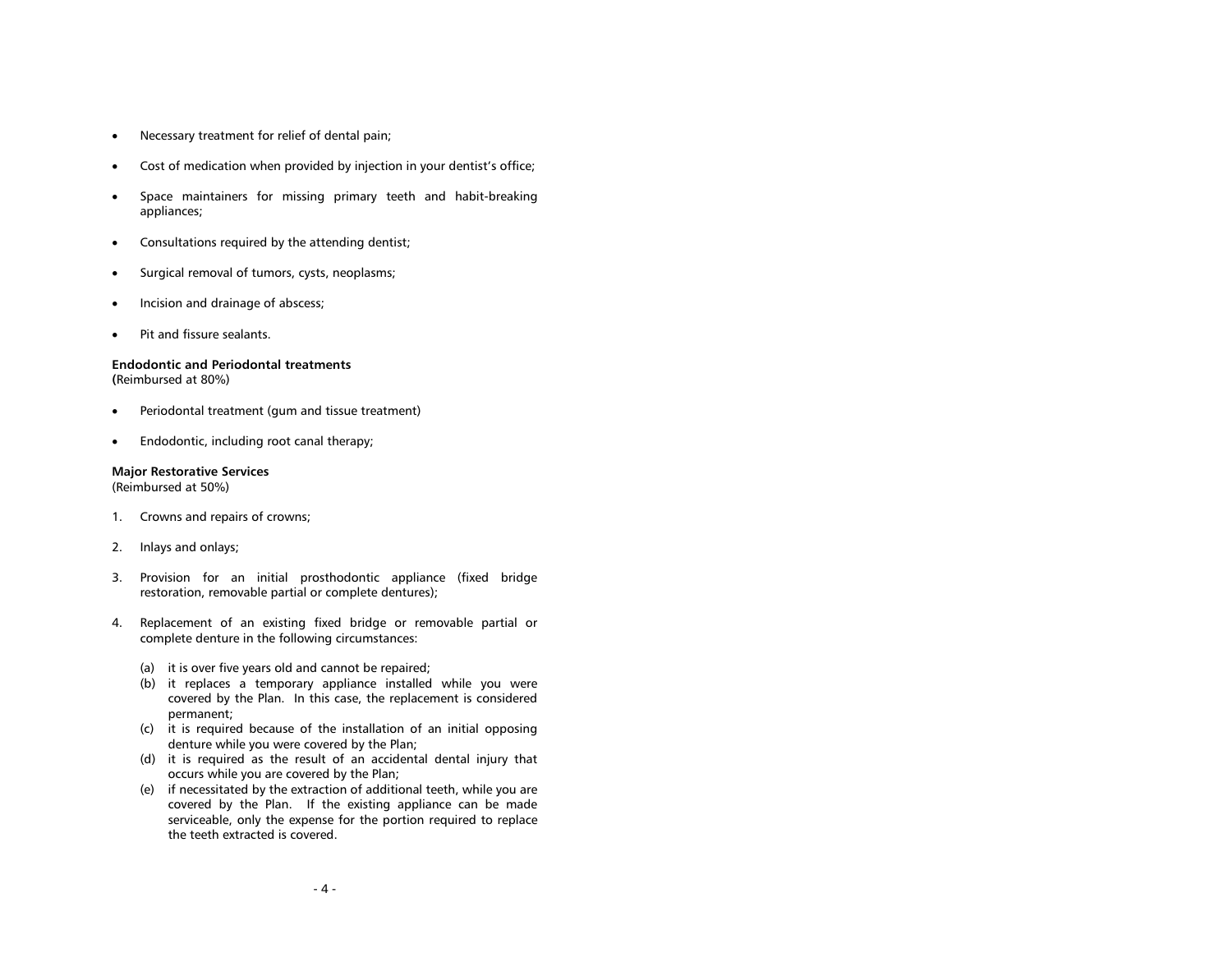- 5. Repairs to existing dentures, including relining, rebasing;
	- Procedures involving the use of gold, only if the use of a dental practice would not result in a lower cost. If a less expensive substitute could have been used, only the lower cost reasonable substitute consistent with generally-accepted is covered.
	- Orthodontic treatment (braces and corrective devices) treatment will be available to the employee and his/her dependent(s). The Plan will reimburse up to 50% of the charges for treatment up to a lifetime maximum of \$500 per covered individual.

#### **TREATMENT PLAN FOR EXPENSES IN EXCESS OF \$400**

<span id="page-7-0"></span>For you and your dentist to know in advance how much the Dental Plan will reimburse, you must file a treatment plan whenever the total cost of the proposed dental work is expected to exceed \$400.

The plan describes the proposed treatment and its cost. Usually, the dentist completes the standard claim form, indicating the services to be performed and includes X-rays and laboratory fees, if necessary, and sends it to Sun Life, which determines the amount to be reimbursed under the Dental Plan. A list of their offices is shown in the "Sun Life Claim Offices" section of this booklet or on the claim form.

#### **EXPENSES NOT COVERED**

<span id="page-7-1"></span>The Plan does not cover:

Cosmetic treatment, dietary planning, plaque control, oral hygiene instruction, congenital or developmental malformation;

Cost of dentures which have been lost, mislaid or stolen;

Charges for missed appointments or for completion of claim forms required by Sun Life;

Treatment received from a dental or medical department maintained by CN, a labour union, a mutual benefit association or similar type of group;

Treatment that is free of charge or covered by a government or for which any government prohibits payment;

Treatment required as a result of any intentionally self-inflicted injury, war, participating in a riot or insurrection;

Services and supplies rendered for full-mouth or major reconstructions, vertical dimension correction or correction of a temporal mandibular joint dysfunction;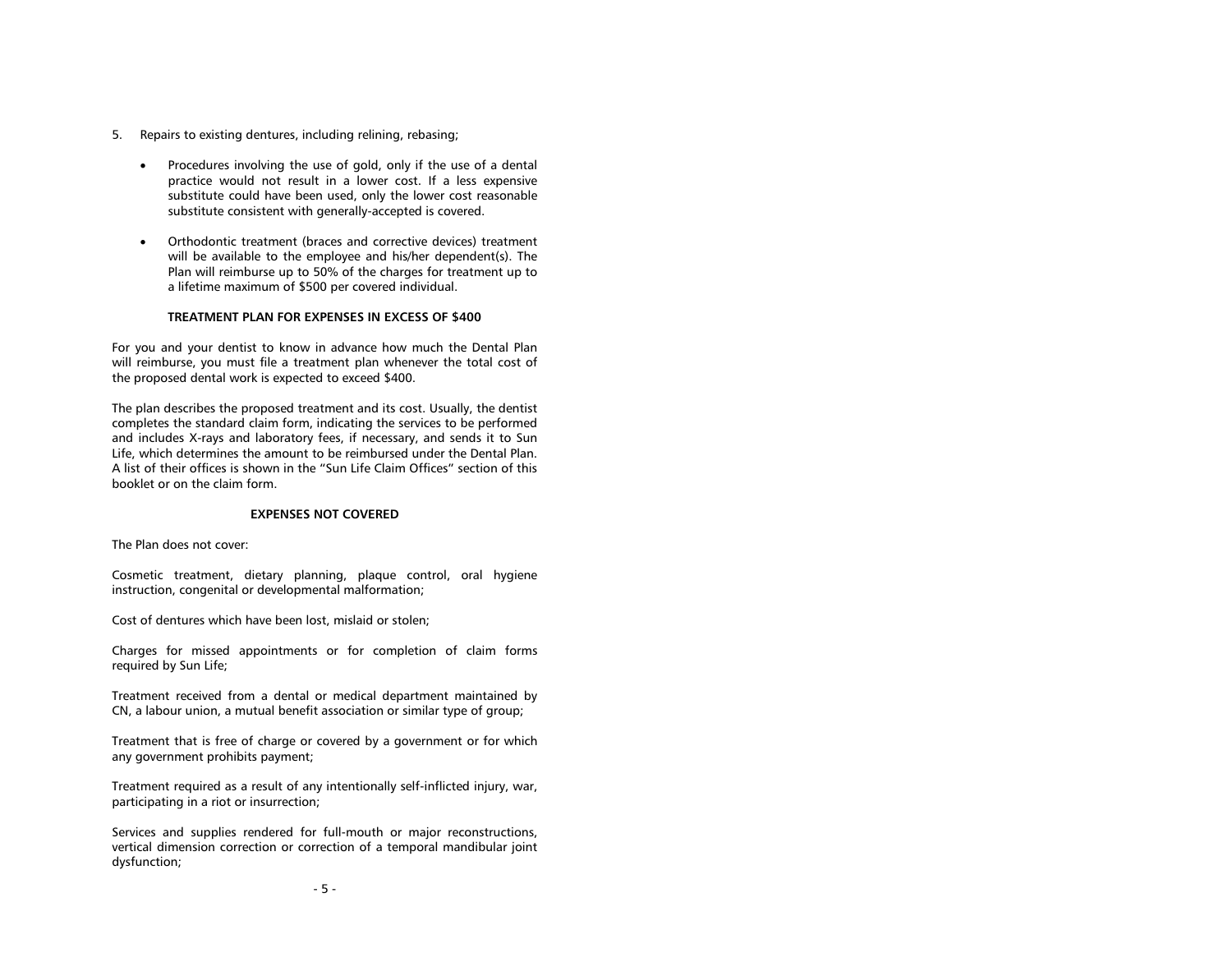Treatment not yet approved by the Canadian Dental Association or which is clearly experimental in nature;

Treatment required as a result of an injury sustained while working for pay or profit other than for CN; or

Injury of an eligible dependent working for pay or profit;

Any portion of dental expenses covered under Workers' Compensation or similar program.

### **COORDINATION OF BENEFITS**

<span id="page-8-0"></span>If you and your spouse are covered by **different** Dental Plans, the combined benefits from the two plans cannot exceed the expenses actually incurred. They are coordinated as follows:

Expenses incurred by your spouse are reimbursed first by your spouse's plan and then by the *CN Dental Plan*, if a balance remains;

Expenses incurred for eligible children are first reimbursed by the plan of the parent whose birthday falls earliest in the year.

#### **TERMINATION OF COVERAGE**

<span id="page-8-1"></span>Your coverage and coverage for your dependents under the Dental Plan terminates, as follows:

In case of:

- 1. **resignation or dismissal**, on the date your employment relationship ends;
- 2. **retirement**, at the end of the month in which you retire under the pension plan rules;
- 3. **leave of absence**, on the last day worked (except as indicated in the section entitled "Continuation of Coverage");
- 4. **layoff, strike, lock-out, or death,** on the last day worked.

Coverage for dependents ends on the date your coverage ends (except in case of death, at the end of the month in which you die) or on the date the dependent ceases to meet the eligibility criteria outlined in the "Eligibility" section of this booklet.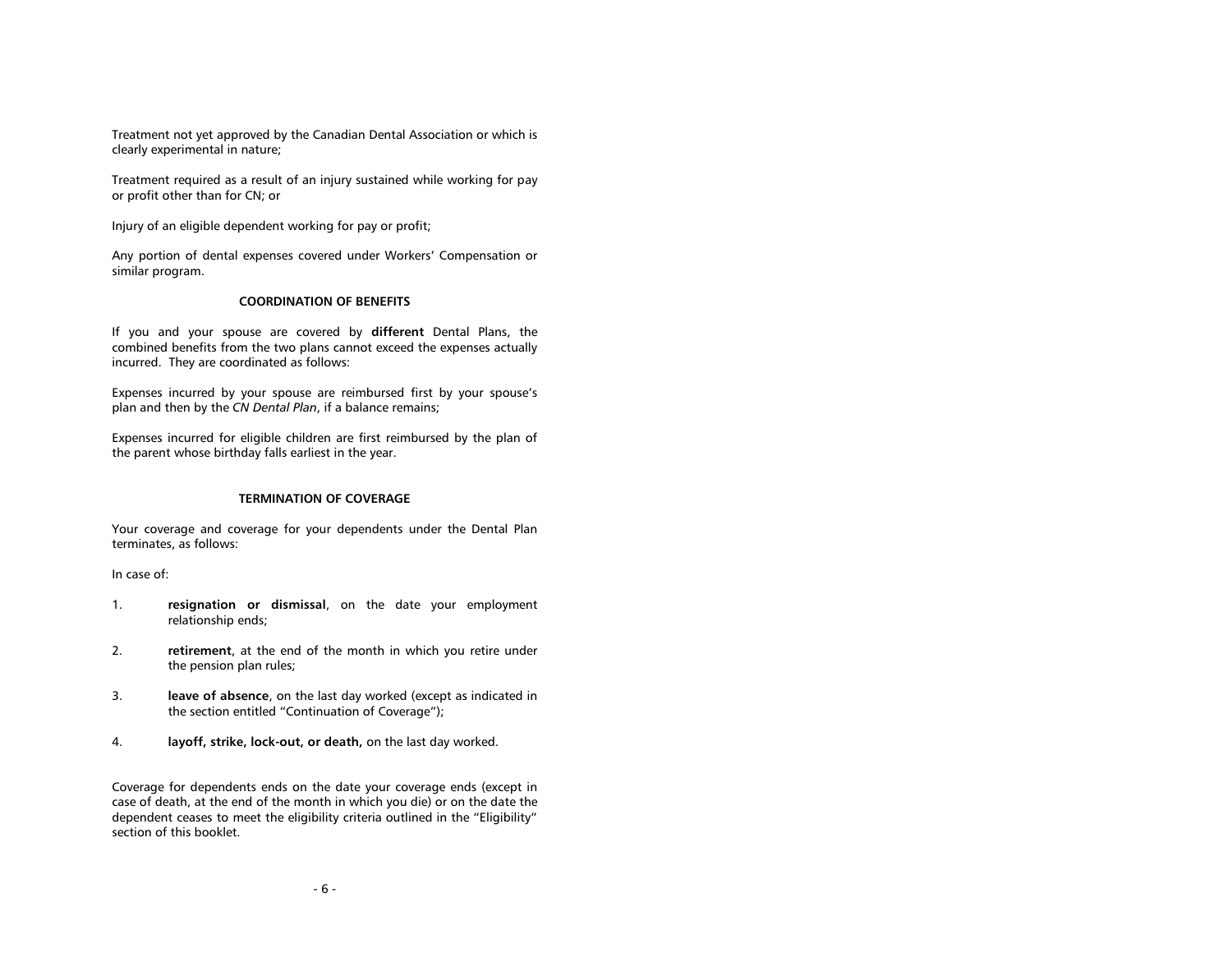If you are transferred out of a bargaining unit covered by this Plan into another position in the Company, where the Plan does not apply, your coverage terminates on the last day of the month in which you worked in the bargaining unit.

### **CONTINUATION OF COVERAGE**

- <span id="page-9-0"></span>1. In cases of leave of absence due to disability covered by Workers' Compensation Authority, your coverage will be maintained at no cost to you for the entire period during which you are receiving Workers' Compensation benefits and undergoing treatment and rehabilitation at the expense of a Workers' Compensation authority, but not beyond the end of the month in which you are age 65.
- 2. In cases of leave of absence due to disability, illness or injury not covered by Workers' Compensation authority, coverage will be maintained at no cost to you for the duration of your leave from the end of the month in which the leave of absence begins provided that you are in receipt of short-term disability benefits or employment insurance sickness benefits.
- 3. In cases of maternity, parental and compassionate care leave, your coverage will be continued for the duration of your leave.
- 4. During the closure of the Main Shops for annual vacation, eligible employees who are laid off involuntarily will have emergency dental treatment covered by the Plan.

**In cases of layoff, strike, lock-out and retirement** (and for dependents, in the event of death), expenses for crowns, bridgework or dentures for which an impression was taken and the tooth or teeth prepared before your coverage terminates, and which are installed within 30 calendar days after the termination of your coverage, are considered eligible expenses.

### **REINSTATEMENT OF COVERAGE**

<span id="page-9-2"></span><span id="page-9-1"></span>You are automatically covered from the date you return to active work if your coverage has been terminated while you were laid off or on leave of absence, on strike, lock-out or dismissed but reinstated.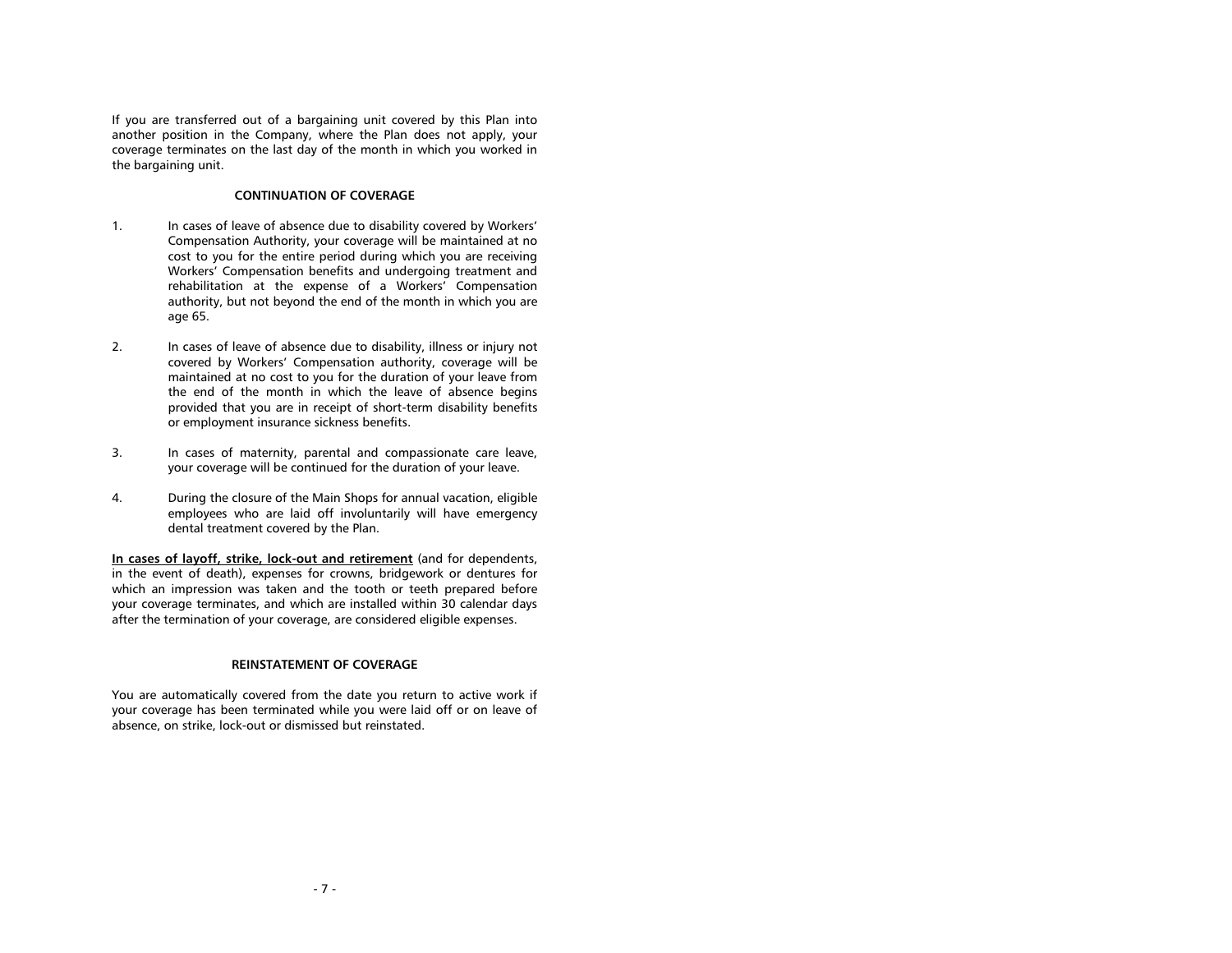#### **HOW TO MAKE A CLAIM**

When you wish to file a dental claim:

- 1. Obtain a dental form from CN's ePortal. You can also use the dentist's standard claim form; however, be sure that you attach a completed Part 2 of the CN claim form.
	- a) Complete part 2 of the claim form and ask your dentist to complete the appropriate sections.
	- b) Send the signed, fully completed form to Sun Life office nearest to your official residence. The addresses are listed in the section entitled "Sun Life Claim Offices" of this booklet or on the claim form.
- 2. Your dentist may also submit your claim electronically.
- **NOTE: Sun Life MUST receive your claim no later than 90 days after the end of the calendar year during which you incur the expenses.**

Sun Life will send the claim payment either to you or to your dentist, depending upon the arrangements you make with your dentist (see Part 1 of the claim form).

A separate claim form is required for each patient and you may claim as often as you have dental expenses covered by the Plan. You should complete and send in a claim form even if your first expense is less than the deductible of \$35.

When enquiring about a dental claim at Sun Life always quote your Plan no. 25725, as well as your member I.D.  $(1 + PIN)$ .

#### **SUN LIFE CLAIM OFFICES**

<span id="page-10-0"></span>

| Sun Life of Canada          | Sun Life of Canada                        |
|-----------------------------|-------------------------------------------|
| P.O. Box 11658, Stn CV      | P.O. Box 2010. Stn Waterloo               |
| Montreal, Ouebec<br>H3C 6C1 | Waterloo, Ontario<br>N <sub>2</sub> J 0A6 |
| Toll-free: 1-800-361-6212   | Toll-free: 1-800-361-6212                 |